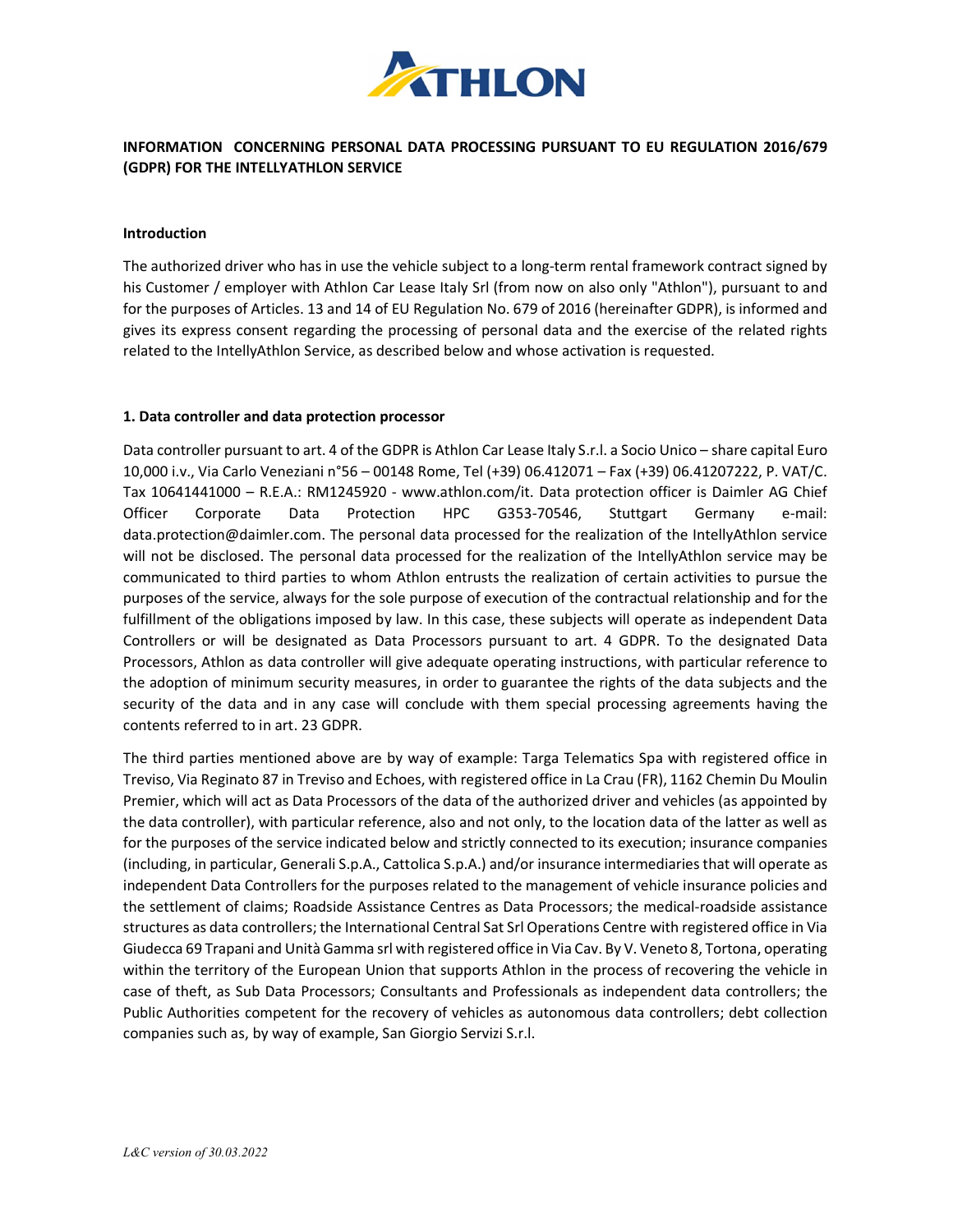

## 2. Description of operations/services

In particular, with this document, the authorized driver acknowledges that on the vehicles rented to him there is a Primary Device and optionally a Secondary Device. Primary device means a Tracking device connected directly to the vehicle's electrical network. The Primary devices can be the Targa box GV55, the Targa box GV300TP or the original equipment devices already present inside the vehicles. All Primary devices are connected to the Targa Telematics telematic platform. The primary original equipment devices are also connected to echoes' telematics platform. Secondary device means the Targa Ghost GL50 self-powered tracking device connected to the Targa Telematics telematics platform that is installed to obtain a greater probability of recovery of the car in case of theft.

The telematics platform connected to the primary devices allows you to perform the following operations:

- a) location of the vehicle, recovery of the same in case of theft and misappropriation: the authorized driver, pursuant to current legislation on Privacy, declares to be aware that the vehicles covered by the rental contract are equipped with devices capable of detecting the geographical coordinates of the position of the same (tracking and positioning). Therefore, in case of theft or robbery, the authorized driver can contact the Operations Center (through which the stolen vehicle is recovered and the authorized driver is always contacted in the event of an accident) at the black number 011 2399 353, indicating the license plate of the vehicle and providing the identification / authentication credentials or through the email address athlon.security@targatelematics.com. Alternatively, in the case of original equipment localization devices connected to Echoes, San Giorgio Servizi S.r.l. will be involved. In addition, the Operations Centre intervenes in the management of passive alarms (theft profile "on demand"), i.e. in the event of alarms reported and/or communicated directly by the authorized driver to the Central Office itself. The latter, following authentication, proceeds to locate the vehicle and communicates it to the Authorities who are responsible for the material recovery of the same (even if the Operations Center keeps the vehicle under constant observation until the end of the emergency). Finally, the authorized driver will digitally send Athlon the copy of the complaint issued by the Authorities. The Operations Centre, upon the occurrence of alarms identifying a potential theft event, proceeds with the localization of the vehicle and proceeds with the communication to the Authorities who provide, in turn, the notification of the event to Athlon. If the vehicle is found, the Operations Centre will immediately notify the authorized driver. In case of misappropriation, the Operations Centre is activated by Athlon following a complaint to the Authority and the Operations Centre itself, in agreement with the Authorities, takes care of locating the vehicle for its recovery. In the event that the Ghost Targa Secondary Device is also present, the Operations Center will be able to locate the vehicle also thanks to the information sent by the Secondary Device.
- b) reconstruction of any accidents ("crash report"): the devices (locator) installed on the vehicles are equipped with an accelerometer and gyroscope able to recognize an accident or "crash" event and to acquire qualitative and quantitative information. Based on this information, upon the occurrence of an event (accident) or upon receipt of a claim for damages from the counterparty for the purpose of managing the insurance practice, a report will be produced through which it will be possible to reconstruct the dynamics of the accident thanks to the following information: time and place of the event; type of road; speed before impact; stopping time after impact; accelerations on the three axes. The information is organized in a report that will be available for download in a short time from the event. In case of "crash" alarms at the Operations Center, contact with the authorized driver is expected as soon as possible;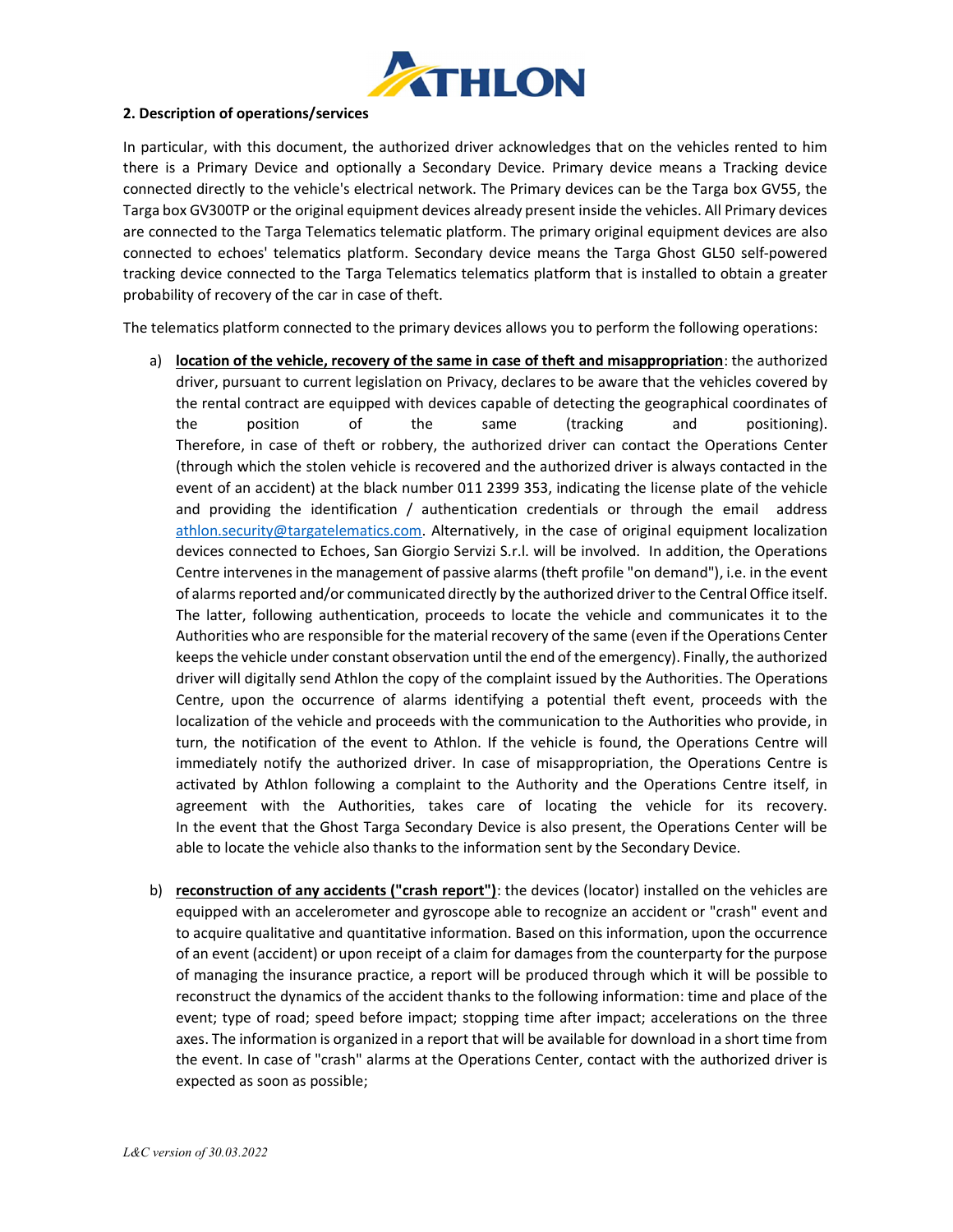

- c) vehicle maintenance: the devices installed on the vehicles also allow the authorized driver to manage the scheduled maintenance (GV55, GV300TP device, OEM box) and / or extraordinary (in case of GV300TP device or OEM box) of the same. In this regard, for the regular management of maintenance deadlines, Athlon can create different maintenance profiles, built according to the type of vehicles and the interventions to be planned for each of them. When a vehicle is assigned a maintenance profile, the system will automatically start counting, considering the current anonymous data (Km, engine hours and time running times) of the vehicle and can expire, thus, the scheduled interventions. For vehicles equipped with the devices that provide this service, Athlon will have the right to request the authorized driver to provide an email address and / or mobile phone where to receive alerts and communications regarding the regular maintenance of the vehicle;
- d) engine start block: this functionality can be activated in case of misappropriation of the vehicle. In fact, in this circumstance, Athlon must promptly report to the competent authorities the misappropriation of this and, immediately after, must notify the Operations Center, sending a copy of the complaint and, possibly, requesting the blocking of the start of the vehicle. It will then be the responsibility of the Operations Center to contact the competent Authorities, and coordinate as well as lend its collaboration to manage the recovery operations of the vehicle itself. Once the latter has been identified, the Authorities shall provide authorisation to unlock the goodwill. In case of theft of the vehicle, the procedure described in point a) above will be followed and it will be at the discretion of the competent Authorities, based on the dynamics of the event, to give instructions to the Operations Center to block or not the start of the vehicle;
- e) So-called "fleet management": through the use of such devices, the display in favor of the authorized driver of the assigned car will be allowed. You may have available, through special web portals with dedicated users, the following information: history of the routes taken by the vehicle and detailed data such as (date, time, geographical address, speed, on/off, km traveled per journey, acceleration/deceleration) authorized driver; the comparison of the vehicle's emissions with the fuel consumption and emissions declared by the vehicle manufacturer; the geographical coordinates of the vehicle through GPS data; the visualization of the vehicle on a map map through the reverse geocoding function; the display on the map of icons indicating whether the vehicle is on/in motion/or off (GPS data and on/off detected by the device); the detection of the main impact and its intensity; the times of switching on/off and calculation of the vehicle's commitment (hh:mm) (GPS data and on/off detected by the device); the percentage of driving at speeds above the permitted limit in the specific type of road travelled (GPS data compared with administrative map layers); analyze in detail the activity of the vehicles with particular reference to the mileage carried out in certain periods of time, start and end of daily activity, stops with the engine off / on, speed.
- f) Diagnostics: this specific solution is provided only in case of installation of the Targa GV300TP device or the original equipment device, which being able to directly access the information of the Vehicle CanBus, allows the telematics platform to highlight further quality information such as: fuel consumption and refuelling, litres of fuel fed into the tank, date and time of refuelling, km before refuelling and after refuelling compared with consumption declared by the Vehicle Manufacturer); the measurement of punctual mileage/real kilometers (odometer reading); preventive and predictive maintenance interventions (automatic alert in the presence of errors, automatic alert parameters out of range, historical alert of reports / anomalies) through the analysis of the date / time alert, real kilometers, type of signaling such as coupon, headlights, dashboard lights, etc.; the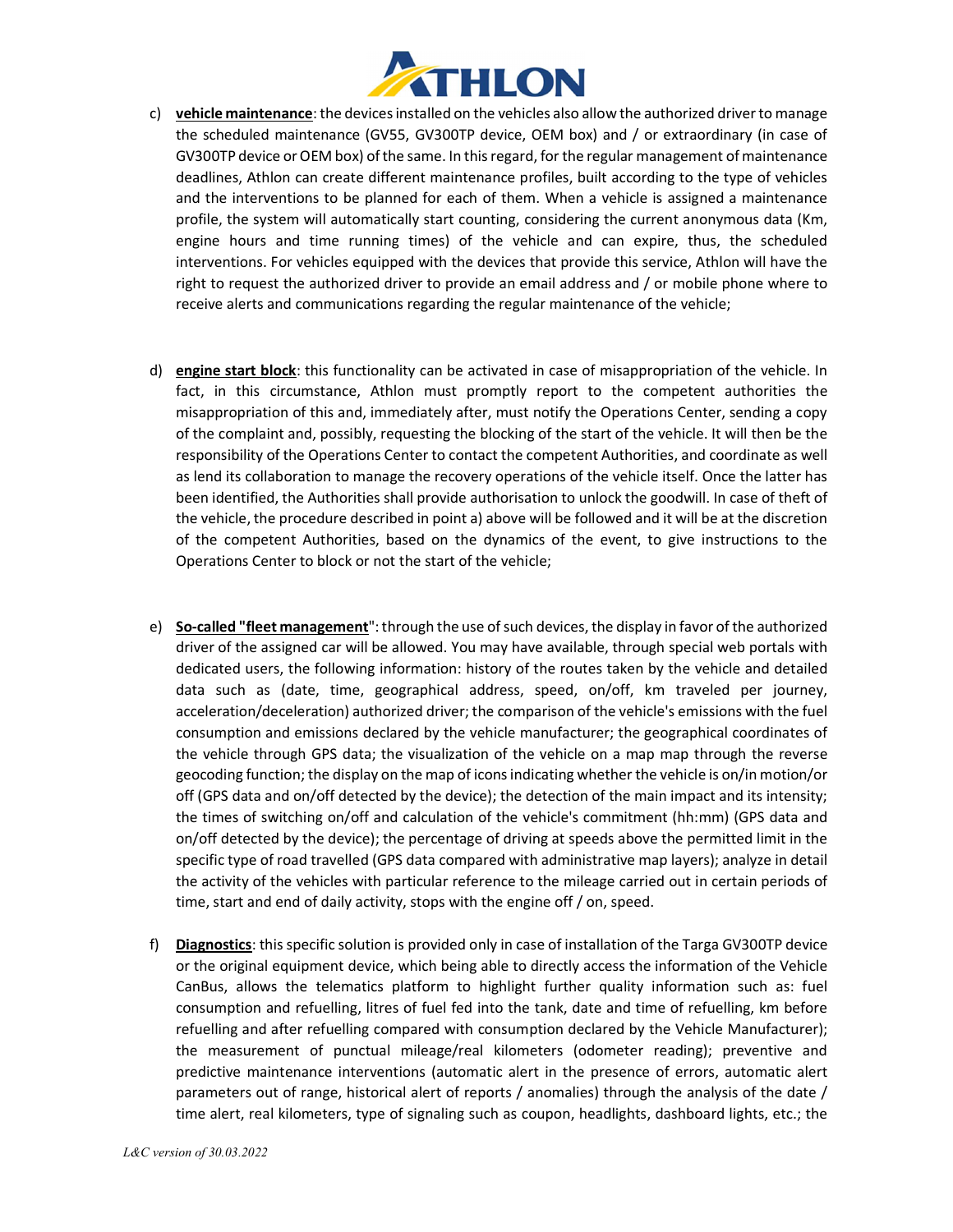

driving style through, the consumption declared by the Vehicle Manufacturer, the emissions declared by the Vehicle Manufacturer, the battery level of the electric vehicles, the electric recharges made, the battery level at the beginning of charging and at the end of the charging, the duration of charging, the percentage of use in electric mode in the case of plug-in hybrid vehicles.

Athlon informs the authorized driver that the service may be provided with "privacy mode" (temporary deactivation during breaks from work), in order not to allow the temporary processing of personal data. It is understood that the devices described in this way do not pose any risk to the health and / or safety of the driver, nor do they determine a decrease / exclusion of the manufacturer's warranty on the vehicle on which they are installed. In any case, by disconnecting the devices, it will no longer be possible to perform the aforementioned activities (such as, for example, the location of the vehicle, etc.) and contemplated in the IntellyAthlon Service.

## 3. Purpose of personal data processing

The processing of data takes place for the purposes represented by the realization of the operations and services referred to in paragraph 2 that are related to the execution of the IntellyAthlon Service and are instrumental to the management of contractual relations with the authorized driver, with particular (but not exclusive) regarding the verification of the success of requests for the location of vehicles in case of theft and / or misappropriation, the acquisition of elements useful for the reconstruction of any claims reported by the authorized driver and / or by the counterparty insurance company (without prejudice to the processing of data collected in this way also in court and at the competent authorities, as well as for the fulfillment of the related legal obligations also of a fiscal or accounting nature). The processing of data also takes place for the fulfillment of legal obligations where applicable pursuant to art. 6 paragraph 3 of the GDPR.

## 4. Legal basis of the processing

The legal basis for the processing of all personal data deriving from the use of the geolocation systems indicated above, including those that may abstractly allow profiling processes of the data subjects, is represented by the explicit consent of the data subjects.

## 5. Categories of personal data processed

In the light of the description given so far, the personal data processed through the use of the IntellyAthlon Service and transmitted via the GSM – GPRS network concern: personal data, landline and mobile telephone numbers and e-mail address as well as data relating to vehicles and their use; the distance of the vehicle (places, speeds, distances); the places and times when the engine was switched on and off; the location and location of the vehicle through the geographical coordinates provided by the on-board device; some "alerts" / warnings in case of cutting of the battery cables, regarding battery diagnostics, backup battery of the device or in the event of movement of the vehicle with the key off; the data listed above and connected to the services of cd. "fleet management" and diagnostics (if specially activated).

## 6. Recipients or categories of recipients of personal data

Personal data will not be disclosed. They may be communicated to the subjects referred to in paragraph 1 exclusively for purposes related to the exercise of the IntellyAthlon service, or to the execution of contractual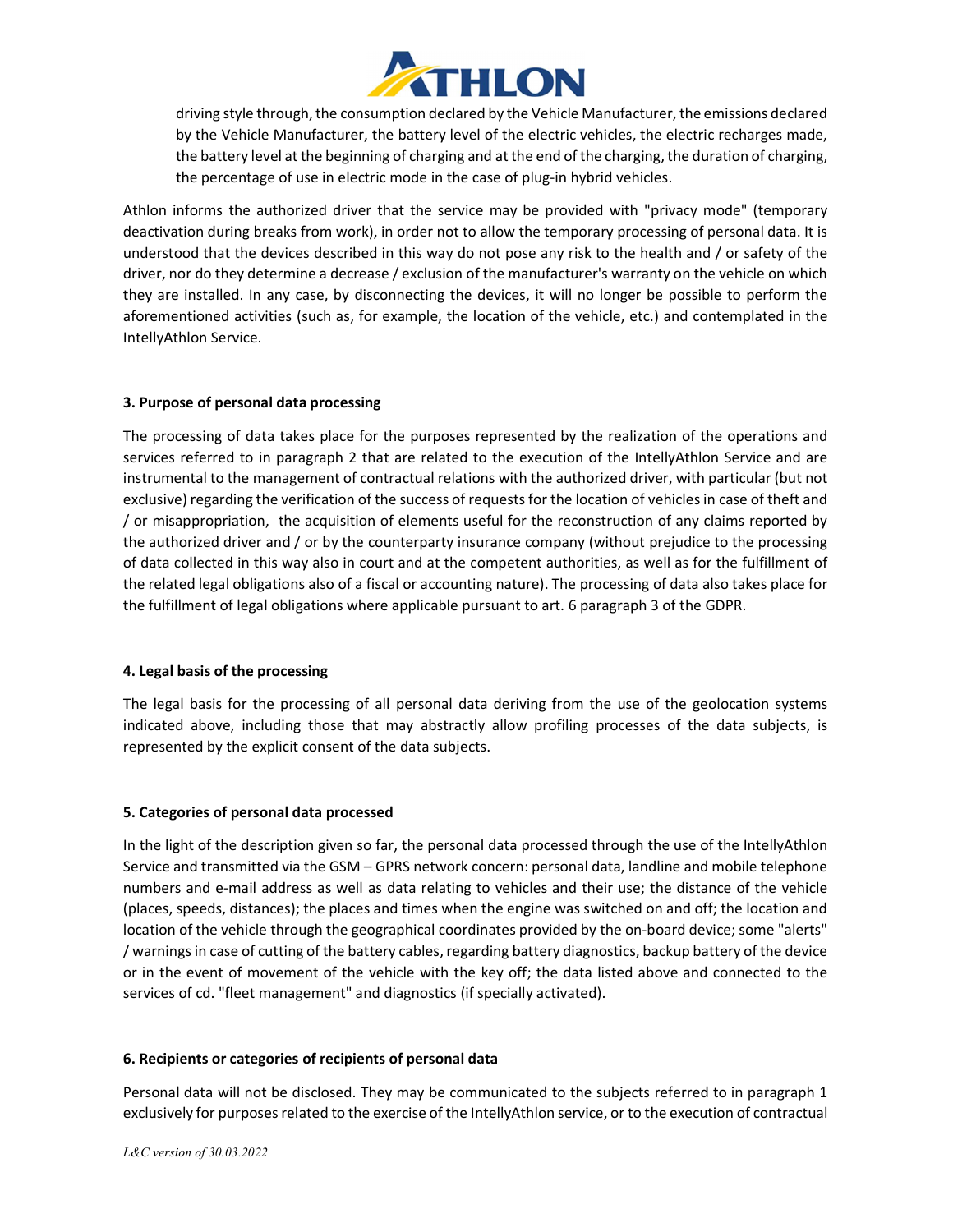

relationships with the authorized driver, and for purposes related to the fulfillment of any applicable legal obligations. It is not possible to transfer personal data to a third country.

#### 7. Retention period of personal data

Pursuant to art. 5 of the GDPR and the applicable Italian legislation, the location data of the vehicles and the additional personal data related to the performance of the IntellyAthlon service will be stored for the period strictly necessary to achieve the aforementioned purposes except for the further retention period of the same as a result of any judicial disputes or to guarantee the judicial protection of the rights of the parties (in particular with reference to the terms of prescription provided for by applicable law). In this regard, with reference to the duration of the data processing / management period, it should be noted that the service providers also guarantee the removal of all data every six months through automatic procedures inserted within the systems, designed to intercept information that is no longer relevant to the purpose and scope of the management or any applicable legal requirement. However, with regard to aggregations on anonymous data, used solely and exclusively for statistical purposes, the retention time may vary and be higher than the standard mode.

#### 8. Security measures

The security measures taken are as follows: computer authentication system, whose service is accessible only and exclusively through a dedicated web portal and protected with HyperText Transfer Protocol over SSL HTTPs that deals with the encryption and authentication of the transmitted data. Access to the portal is allowed, solely and exclusively, to persons in charge with authentication credentials that consist of a code for the identification of the person in charge himself, associated with a keyword (reserved and known only by the same). The keyword complies with restrictive rules based on the policy that defines the logical criteria for checking its validity (eg, length and composed of at least eight alphanumeric characters including special characters, validity period after which it obliges the renewal of the keyword, the user is automatically blocked after severals incorrect attempts to enter passwords, passwords used previously can not be reused, etc.). Each person in charge is individually assigned a credential for authentication and a temporary password to be changed compulsorily at the first access. Authentication credentials, which have not been used for at least three months, are automatically disabled. For the access credentials, within the IT platform, the relative secrecy is guaranteed since they are encrypted and never stored in "clear". The persons in charge are given instructions for the correct management of the information and to adopt the necessary precautions for the conservation and diligent custody of the devices in possession. On the platform, moreover, there is a time limit (Session State timeout) of inactivity by the user, after which the consultation is interrupted and made inactive. To use the platform again, the user is obliged to enter their login credentials. Regarding the privacy policy, a disclaimer / note informs the persons in charge about the processing of information and for the commercial purposes of the data being processed. When authorisation profiles of different scopes are identified for processors, an authorisation system shall be used. The authorization profiles, for each person in charge, are identified and configured according to the level of authorization profile, in order to limit access only to the data necessary and minimized to perform the tasks that the operator can perform. The credentials are monitored periodically and, in any case at least annually, the existence of the conditions for the conservation of the authorization profiles is verified. The credentials, for the person in charge who is no longer entitled to access the information, are removed.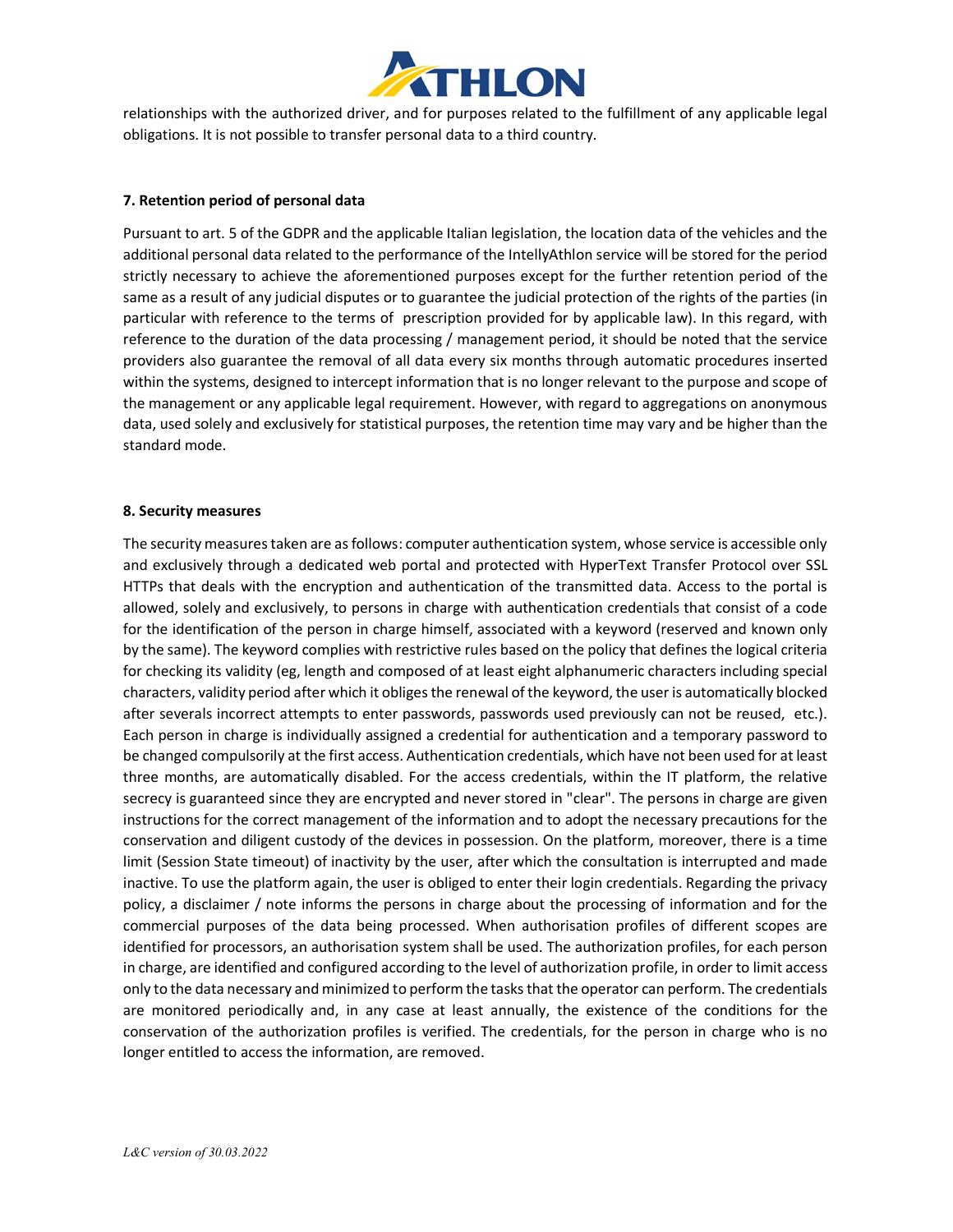

#### 8.1. Other security measures

The IT infrastructure is managed by the service provider, also through third parties, based on agreements and SLAs (Service Level Agreements) that also include the maintenance and monitoring of network equipment, applications, databases, data storage services, data integrity, as well as the restoration of services in case of "Disaster Recovery". All the infrastructure is located within data centres. The access areas are controlled and monitored (also through video cameras) and, in any case, reserved solely and exclusively for authorized personnel. In addition, the Data Centre has buffer battery equipment, better known as Uninterruptible Power Supply (UPS) units, flood alarms, fire alarms, heating and air conditioning (HVAC) system control. The infrastructure is protected against the risk of intrusion and the action of programs through the use of "Firewall". Antispoofing protections, Packet filtering, storage of IP traffic logs, are implemented in the management and constant monitoring of these devices. Periodic updates of programs and network devices, aimed at preventing the vulnerability of electronic instruments and correcting their defects, are carried out systematically. For example, changes to firewall rules, updates to operating systems (e.g. security patches) and programs, are managed in a controlled manner by specialized personnel.

#### 9. Rights of the data subject

At any time, by contacting the Data Controller Athlon Car Lease Italy s.r.l., you may; (I) obtain confirmation as to whether or not personal data concerning him or her are being processed and, in this case, obtain access to personal data under the conditions set out in art. 15 of Regulation (EU) 2016/679; (II) obtain the correction of inaccurate data concerning him or the integration of incomplete data under the conditions set out in art. 16 of Regulation (EU) 2016/679; (III) obtain the cancellation of data concerning him under the conditions set out in art. 17 of Regulation (EU) 2016/679; (IV) obtain the limitation of processing in the cases referred to in art. 18 of Regulation (EU) 2016/679; (V) oppose the processing of data for the realization of "promotionalcommercial activities" carried out through automated communication systems, similar methods as well as traditional systems; however, the possibility remains unaffected, for the data subject, to exercise the right of opposition only to communications made with specific systems (for example by opposing only the sending of promotional communications made through automated tools and not to sending through other tools); (VI) withdraw the consent to the processing of data, without prejudice to the lawfulness of the processing based on the consent given before the revocation and without any effect for the processing also based on legal bases other than consent.; (VII) lodge a complaint with the National Supervisory Authority (Authority for the protection of personal data) in the forms and in the manner provided for by European and Italian law.

# 10. Provision of data, consent to processing and consequences in case of non-communication of data, refusal

L&C version of 30.03.2022 Pursuant to art. 7 of the GDPR, the data will be processed only with the prior consent of the data subject expressed for each of the aforementioned purposes: a) location of the vehicle and recovery of the same in case of theft Misappropriation; b) reconstruction of any accidents ("crash report"); (c) maintenance of the vehicle; (d) engine start block; e) so-called "fleet management"; (f) diagnostics. Consent may be withdrawn at any time. The withdrawal of consent does not affect the lawfulness of the processing based on consent before the revocation. Consent regarding the processing of personal data and their communication in relation to the aforementioned purposes are optional, but necessary for the provision of the IntellyAthlon Service. More precisely, in the event of refusal or revocation of consent for the purposes a) location of the vehicle and recovery of the same in case of theft and d) engine start block (as well as for the communication of the aforementioned data to the subjects indicated in the Information itself), the related services cannot be installed, but not even those aimed at achieving the purposes referred to in letters b), c), e) and f) of the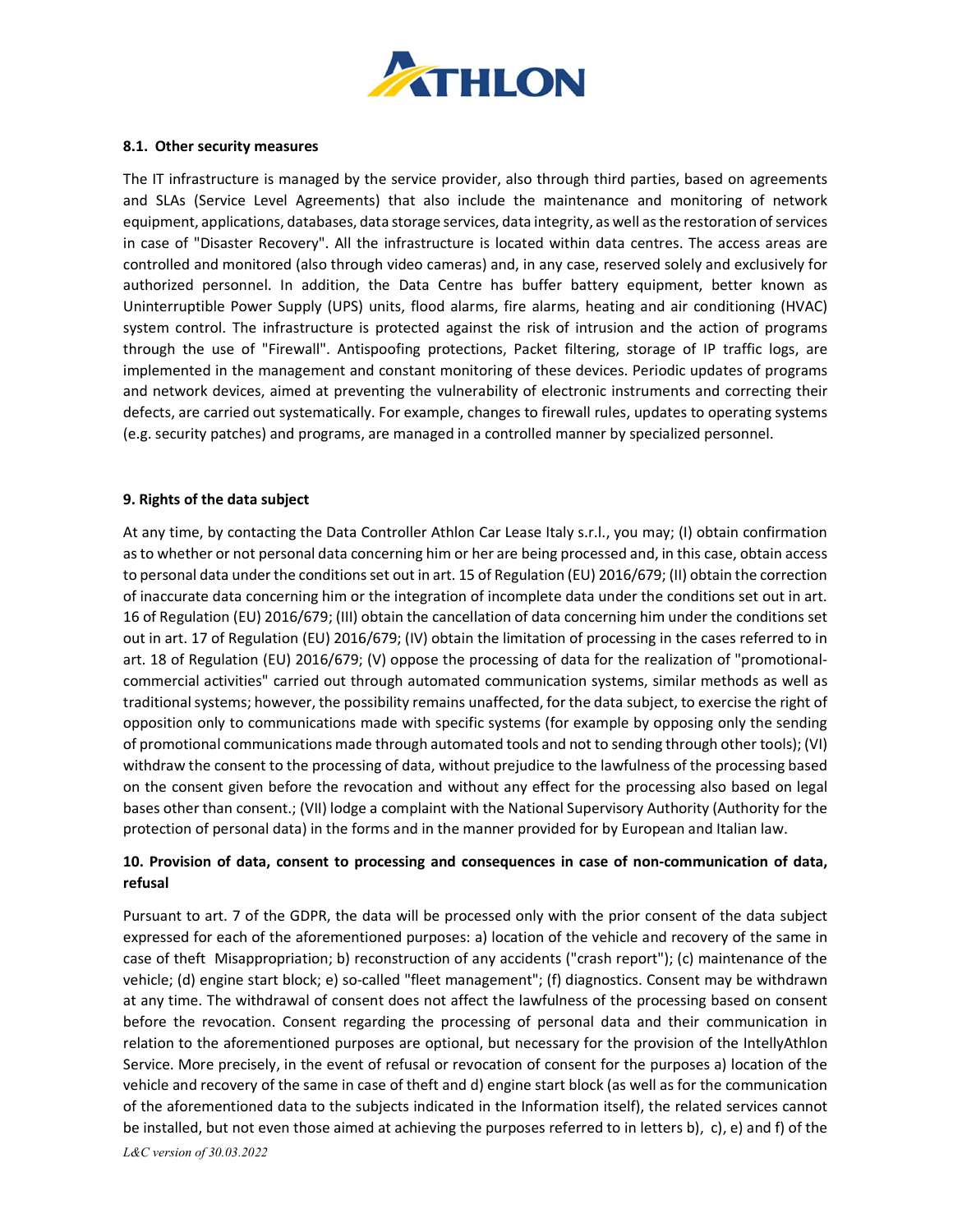

Information. Furthermore, in the event of refusal or revocation of consent for the purpose b) reconstruction of any claims ("crash report"), the related services cannot be installed but not even those referred to in letters c), e) and f) of the Information. Finally, in the event of refusal or revocation of consent for the purposes c) maintenance of the vehicle; e) so called "fleet management"; f) diagnostics, the related services cannot be installed.

# 11. Automated decision-making

The processing of personal data for the execution of the IntellyAthlon service and for the fulfillment of legal obligations where applicable does not require any automated decision-making process, which, therefore, is not carried out.

# 12. Source from which the personal data originates

The personal data have been provided by the data subjects, as an authorized driver of the vehicle subject to a rental contract signed with Athlon by the Customer / employer referred to in the introduction

# LIMITATIONS OF LIABILITY AND INDEMNITY

L&C version of 30.03.2022 The IntellyAthlon Service (hereinafter the "Service") provided through the aforementioned devices (and the consequent billing) starts from the date of delivery of the vehicle and has a duration equal to that of the rental contract. In case of assignment and / or takeover of a new driver authorized in the original rental contract, the Service will be provided until the expiration, natural or extended, of the same contract, unless otherwise agreed in writing. Any loss of availability of the vehicle, for any reason occurred, does not entitle the authorized driver to request the reduction or refund of the cost of the Service already paid with the payment of the rental fee by the Customer / employer. Likewise, the authorized driver's failure to use the IntellyAthlon Service or any part thereof shall not entitle you to any claim, refund or other compensation, for any reason, against Athlon. It is expressly agreed that the Service aimed at carrying out the above mentioned operations shall be subject to the condition that the GPS network, the native devices of the vehicle, as well as the GSM and GSM-GPRS telephone network and the landline telephone lines are always working properly. . In addition, the cartographic database of the entire national and European territory must always be constantly updated. In this regard, the Operations Centre will use the updated and high-quality maps. Although the above conditions are met, the authorized driver is aware that not all the national and European territories could be adequately mapped or that there is - or that it is insufficient - the coverage of the GPS signal or gsm GSM-GPRS signal such as not to guarantee a correct positioning of the vehicle or a correct collection of data at all times and places. In this case, any liability of Athlon, the providers of the localization service and the Operations Center is excluded. With regard to the mapping of the national and European territory, the services will be exclusively available in the following countries: Andorra, Austria, Belgium, Bulgaria, Switzerland, Czech Republic, Germany, Denmark, Spain, Estonia, Finland, France, United Kingdom, Greece, Croatia, Hungary, Ireland, Italy, Liechtenstein, Lithuania, Luxembourg, Latvia, Monaco, Netherlands, Norway, Poland, Portugal, Romania, San Marino, Russia, Vatican City, Slovakia, Slovenia, Sweden. In addition, any liability of Athlon for the interruption and / or limitation of the Service described above in the event of legal provisions or administrative and / or regulatory provisions that have occurred or in the presence of measures issued by the competent Authorities is excluded. Finally, any liability of Athlon for the nonprovision and / or interruption of the Service in the event of unforeseeable circumstances and force majeure (by way of example, but not limited to, earthquakes and natural disasters in general, development in any case arisen, controlled or not, of nuclear energy or radioactivity, wars, insurrections, riots, riots, acts of terrorism, military occupations and vandalism). In any case, Athlon will also not be liable for any damage resulting from the authorized driver in the event of theft, robbery, misappropriation and / or damage to the vehicle and / or people and / or material on board the same. Consequently, the authorised driver undertakes